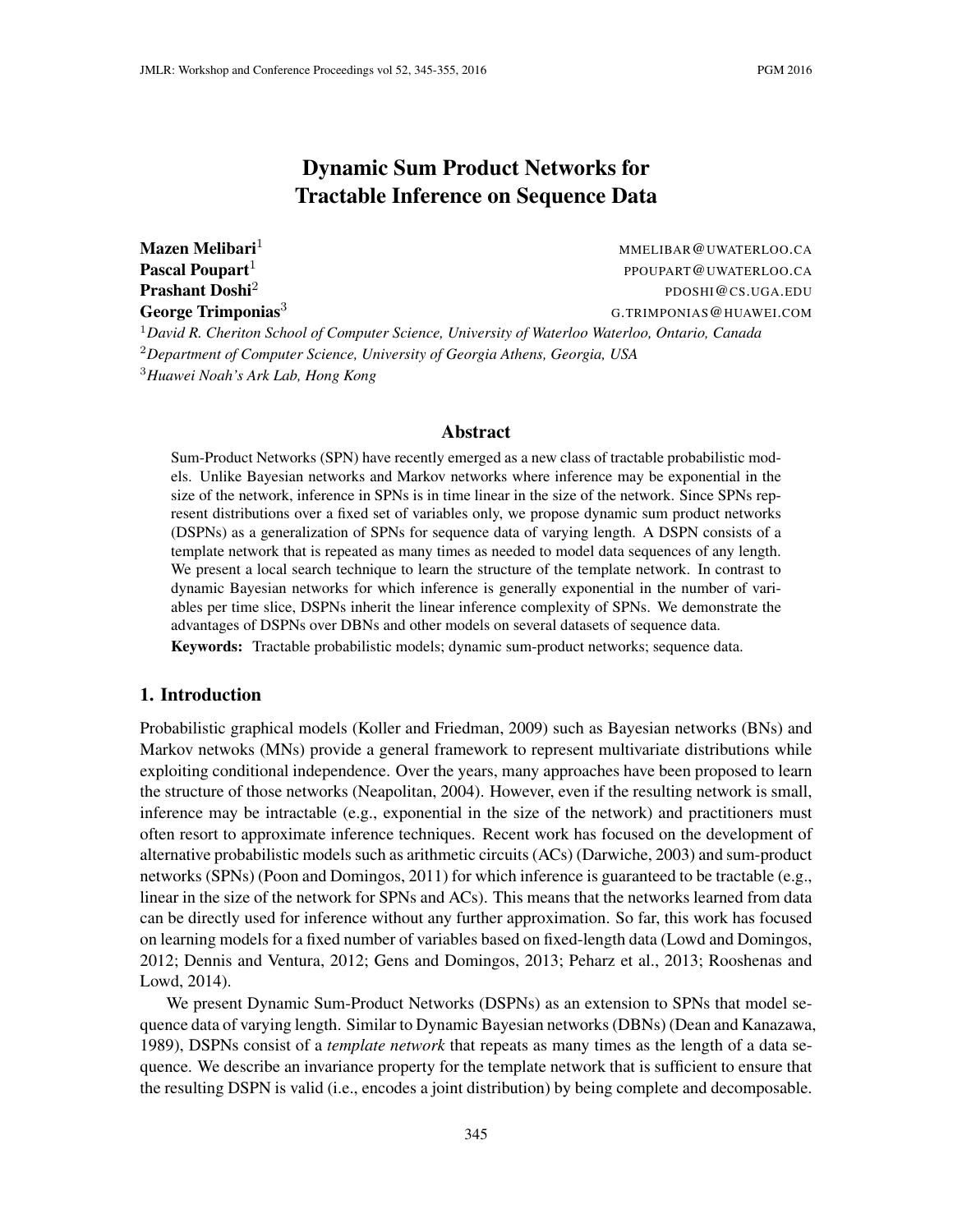Since existing structure learning algoritms for SPNs assume a fixed set of variables and fixed-length data, they cannot be used to learn the structure of a DSPN. We propose a general anytime searchand-score framework with a specific local search technique to learn the structure of the template network that defines a DSPN based on data sequences of varying length. We demonstrate the advantages of DSPNs over static SPNs, DBNs, hidden Markov models (HMMs) and recurrent neural networks (RNNs) with synthetic and real sequence data.

### 2. Background

Definition 1 (Sum-Product Network (Poon and Domingos, 2011)) *A sum-product network (SPN) over n binary variables*  $X_1, ..., X_n$  *is a rooted directed acyclic graph whose leaves are the indica*tors  $I_{x_1},...,I_{x_n}$  and  $I_{\bar x_1},...,I_{\bar x_n}$ , and whose internal nodes are sums and products. Each edge  $(i,j)$ *emanating from a sum node i has a non-negative weight,*  $w_{ij}$ *. The value of a product node is the* product of the values of its children. The value of a sum node is  $\sum_{j\in Ch(i)}w_{ij}v_j$ , where  $Ch(i)$  is the *set of children of i and*  $v_j$  *is the value of node j. The value of an SPN is the value of its root.* 

The value of an SPN can be seen as the output of a network polynomial whose variables are the indicator variables and the coefficients are the weights (Darwiche, 2003). This polynomial represents a joint probability distribution over the variables if the SPN is *valid*. *Completeness* and *decomposability* (see below) are sufficient conditions for validity (Darwiche, 2003; Poon and Domingos, 2011) that impose some conditions on the *scope* of each node, which is the set of variables that appear in the sub-SPN rooted at that node.

Definition 2 (Completeness) *An SPN is complete iff all children of the same sum node have the same scope.*

Definition 3 (Decomposability) *An SPN is decomposable iff all children of the same product node have disjoint scopes.*

Several basic distributions can be encoded by simple SPNs. For instance, a univariate distribution can be encoded using an SPN whose root node is a sum that is linked to each indicator of a single variable X (Fig. 1(a)). A factored distribution over a set of variables  $X_1, ..., X_n$  is encoded by a root product node linked to univariate distributions for each variable  $X_i$  (Fig. 1(b)). A naive Bayes model is encoded by a root sum node linked to a set of factored distributions (Fig. 1(c)) and a product of naive Bayes models is encoded by a root product node linked to a set of naive Bayes models (Fig.  $1(d)$ ).

Inference queries  $Pr(X = x | Y = y)$  can be answered by taking the ratio of the values obtained by two bottom up passes of an SPN. In the first pass, we initialize  $I_x = 1$ ,  $I_{\bar{x}} = 0$ ,  $I_y = 1$ ,  $I_{\bar{y}} = 0$ and set all remaining indicators to 1 in order to compute a value proportional to the desired query. In the second pass, we initialize  $I_y = 1$ ,  $I_{\bar{y}} = 0$  and set all remaining indicators to 1 in order to compute the normalization constant. The linear complexity of inference in SPNs is an appealing property given that inference for other models such as BNs is exponential in the size of the network in the worst case.

While SPNs are computational graphs based on which it is difficult to infer the relationships between the variables (e.g., conditional independence), Zhao et al. (2015) showed how to convert SPNs into equivalent bipartite Bayesian networks without any exponential blow up. In contrast, the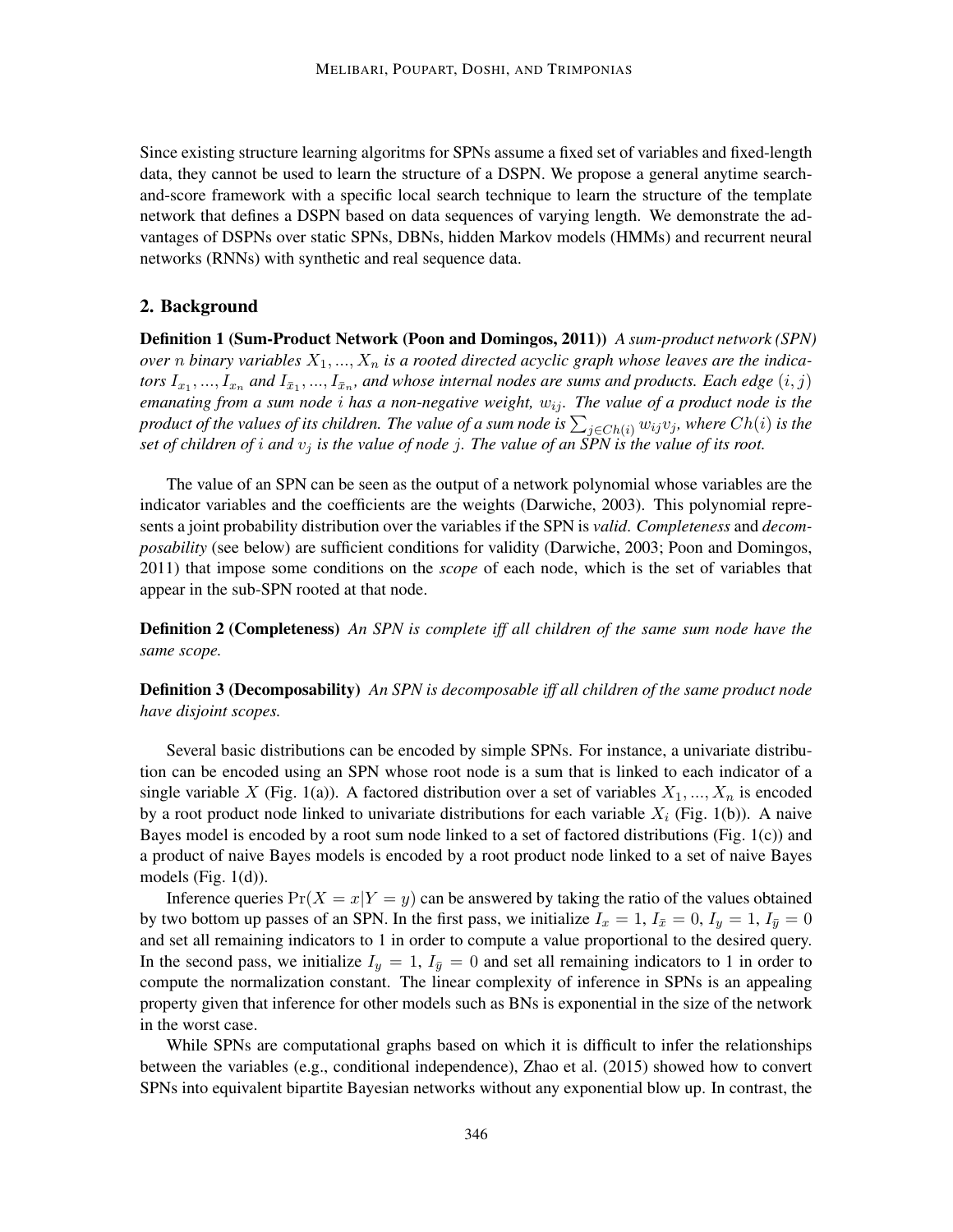

Figure 1: (a) Univariate distribution over a binary variable  $x$ . (b) Factored distribution over three binary variables x, y, and z. (c) naive Bayes model over three binary variables x, y, and z. (d) Product of naive Bayes models.

compilation of a Bayesian network into an equivalent SPN may yield an exponential blow up. SPNs are syntactically equivalent to arithmetic circuits (ACs) (Park and Darwiche, 2004) in the sense that they can be reduced to each other in linear time and space.

An extension to network polynomials for dynamic Bayesian networks (DBNs) was given in (Brandherm and Jameson, 2004). A procedure based on variable elimination is proposed to compile a DBN into a recursive network polynomial that can be represented by a special AC that we call dynamic AC. Since there is a risk that the compiled dynamic AC will be intractable, the authors use the Boyen-Koller (Boyen and Koller, 1998) method to approximate the output with a factored representation. Thus, compiling a DBN to a dynamic AC does not reduce the complexity of inference, but only makes it linear in the size of the compiled dynamic AC, which could be intractable. In contrast, we propose an approach to learn tractable models directly from sequence data.

### 3. Dynamic Sum-Product Networks

We propose dynamic SPNs (DSPNs) as a generalization of SPNs for modeling sequence data of varying length. While DSPNs are equivalent to dynamic ACs (i.e., reducible to each other without any blow up), we develop a structure learning algorithm that learns a tractable DSPN directly from sequence data (instead of learning a DBN from data and then compiling it into a potentially exponentially larger DSPN or dynamic AC). We also show sufficient conditions to ensure that estimated DSPNs are valid and therefore permit exact sequential inference in linear time.

Consider temporal sequence data that is generated by  $n$  variables (or features) over  $T$  time steps:  $\langle (X_1, X_2, \ldots, X_n)^1, (X_1, X_2, \ldots, X_n)^2, \ldots, (X_1, X_2, \ldots, X_n)^T \rangle$  where  $X_i, i = 1 \ldots n$  is a random variable in one time slice and  $T$  may vary with each sequence. Note that non-temporal sequence data such as sentences (sequence of words) can also be represented by sequences of repeated features. We will label the set of repeating variables as a *slice* and we will index slices by t even if the sequence is not temporal, for uniformity.

A DSPN models sequences of varying length with a fixed number of parameters by using a template that is repeated at each slice. This is analogous to DBNs where the template corresponds to the network that connects two consecutive slices.

Definition 4 (Template network) *A template network for a slice of* n *binary variables at time* t*,*  $\langle X_1, X_2, \ldots, X_n \rangle^t$ , is a directed acyclic graph with k roots and  $k + 2n$  *leaf nodes. The* 2n *leaf*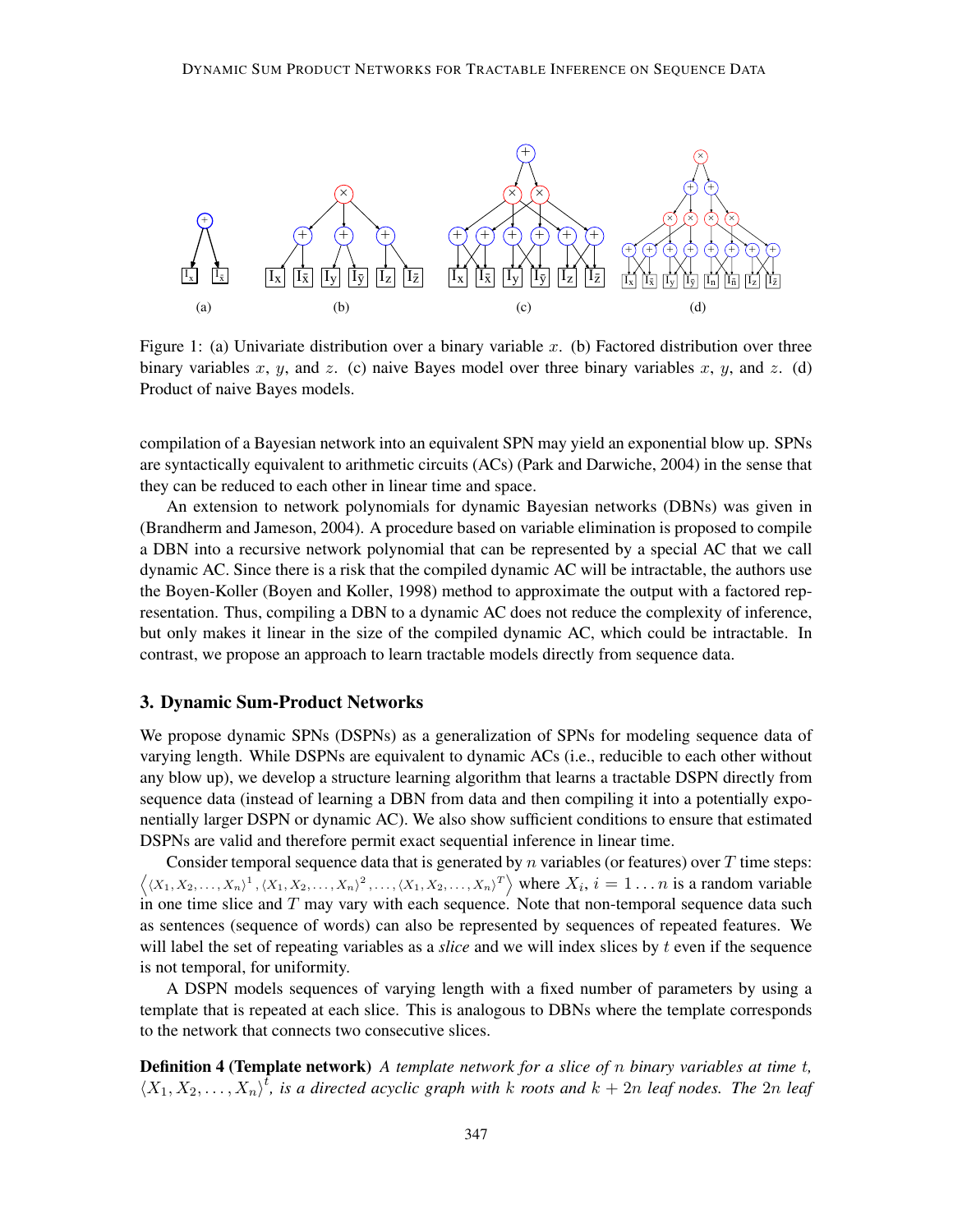

Figure 2: (a) An example of a generic template network. Notice the interface nodes in red. (b) A generic example of a complete DSPN unrolled over 3 time slices. Two template networks are stacked on the bottom network and capped by the top network.

nodes are the indicator variables,  $I_{x_1^t}, I_{x_2^t}, \ldots, I_{x_n^t}, I_{\bar{x}_1^t}, I_{\bar{x}_2^t}, \ldots, I_{\bar{x}_n^t}$ . The remaining *k* leaves and *an equal number of roots are interface nodes to and from the template for the previous and next slices, respectively. The interface and interior nodes are either sum or product nodes. Each edge* (i, j) *emanating from a sum node* i *has a non-negative weight* wij *as in a SPN. Furthermore, we define a bijective mapping* f *between the input and output interface nodes.*

Fig. 2(a) shows a generic template network. In addition, we define two special networks.

Definition 5 (Bottom network) *A bottom network for the first slice of* n *binary variables,*  $\langle X_1, X_2, \ldots, X_n \rangle$ <sup>1</sup>, is a directed acyclic graph with k roots and 2n *leaf nodes. The 2n leaf nodes* are the indicator variables,  $I_{x_1^1}, I_{x_2^1}, \ldots, I_{x_n^1}, I_{\bar{x}_1^1}, I_{\bar{x}_2^1}, \ldots, I_{\bar{x}_n^1}$ . The k roots are interface nodes to *the template network for the next slice. The interface and interior nodes are either sum or product nodes. Each edge* (i, j) *emanating from a sum node* i *has a non-negative weight* wij *as in a SPN.*

Definition 6 (Top network) *Define a top network as a rooted directed acyclic graph composed of sum and product nodes with* k *leaves. The leaves of this network are interface nodes, which were introduced previously. Each edge*  $(i, j)$  *emanating from a sum node i has a non-negative weight*  $w_{ij}$ *as in a SPN.*

Consider a data sequence of length T. A DSPN of T slices is obtained by stacking  $T - 1$ template networks of Def. 4 on top of a bottom network. This is capped by a top network. Two networks are stacked by merging the input interface nodes of the upper network with the output interface nodes of the lower network. Figure 2(b) shows an example with 3 slices of 2 variables each.

As we mentioned previously, completeness and decomposability are sufficient to ensure the validity of an SPN. While one could check that each sum node in the DSPN is complete and each product node is decomposable, we provide a simpler way to ensure that any DSPN is complete and decomposable. In particular, we describe an invariance property for the template network that can be verified directly in the template without unrolling the DSPN. This invariance property is sufficient to ensure that completeness and decomposability are satisfied in the DSPN for any number of slices.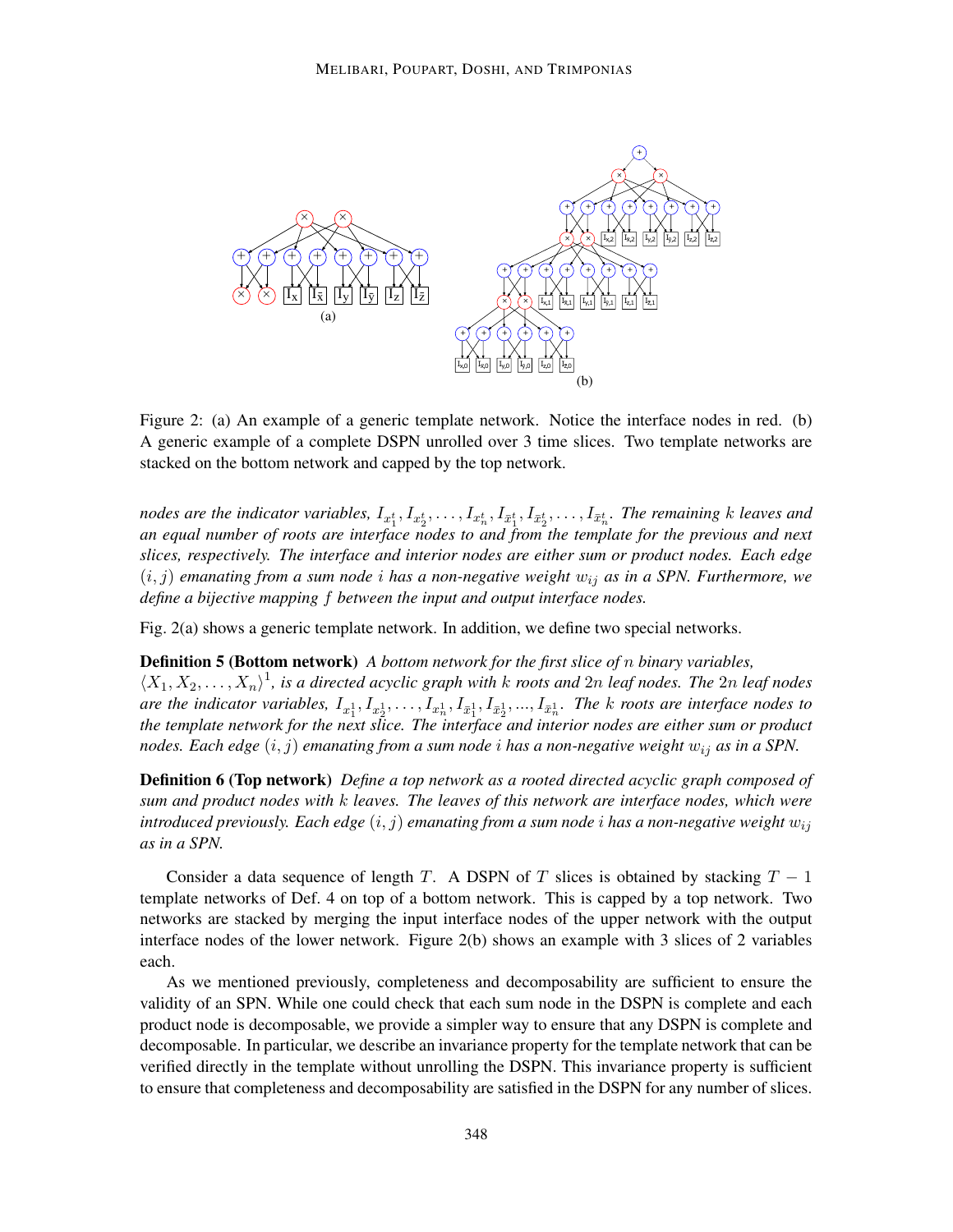**Definition 7 (Invariance)** A template network over  $\langle X_1, ..., X_n \rangle^t$  is invariant when the scope of each input interface node excludes variables  $\{X_1^t, ..., X_n^t\}$  and for all pairs of input interface nodes, i *and* j*, the following properties hold:*

- *1.*  $scope(i) = scope(j) \vee scope(i) \cap scope(j) = \emptyset$
- 2.  $scope(i) = scope(j) \iff scope(f(i)) = scope(f(j))$
- *3.*  $scope(i) \cap scope(j) = \emptyset \iff scope(f(i)) \cap scope(f(j)) = \emptyset$
- *4. all interior and output sum nodes are complete*
- *5. all interior and output product nodes are decomposable*

*Here* f *is the bijective mapping that indicates which input nodes correspond to which output nodes in the interface.*

Intuitively, a template network is invariant if we can assign a scope to each input interface node such that each pair of input interface nodes has the same scope or disjoint scopes, and the same relation holds between the scopes of the corresponding output nodes. Scopes of pairs of corresponding interface nodes must be the same or disjoint because a product node is decomposable when its children have disjoint scopes and a sum node is complete when its children have identical scope. Hence, verifying the identity or disjoint relation of the scopes for every pair of input interface nodes helps us in verifying the completeness and decomposability of the remaining nodes in the template. Theorem 8 below shows that the invariance property of Def. 7 can be used to ensure that the corresponding DSPN is complete and decomposable.

Theorem 8 *If (a) the bottom network is complete and decomposable, (b) the scopes of all pairs of output interface nodes of the bottom network are either identical or disjoint, (c) the scopes of the output interface nodes of the bottom network can be used to assign scopes to the input interface nodes of the template and top networks in such a way that the template network is invariant and the top network is complete and decomposable, then the corresponding DSPN is complete and decomposable.*

**Proof** We sketch a proof by induction (see the extended version for more details (Melibari et al., 2016)). For the base case, consider a single-slice DSPN (bottom network) capped with a top networks. The bottom network is complete and decomposable by assumption. Since the interface output nodes of the bottom network are merged with the input interface nodes of the top network, they are assigned the same scope, which ensures that the top network is also complete and decomposable. For the induction step, assume that a DSPN of  $T$  slices is complete and decomposable. Consider a DSPN of  $T + 1$  slices that shares the same bottom network and the same first  $T - 1$ copies of the template network as the DSPN of  $T$  slices. Hence the bottom network and the first  $T-1$  copies of the template network in the DSPN of  $T+1$  slices are complete and decomposable. Since the next copy of the template network is invariant when its input interface nodes are assigned the scopes with the same identity and disjoint relations as the scopes of the output interface nodes of the bottom network, it is also complete and decomposable. Similarly, the top network is complete and decomposable.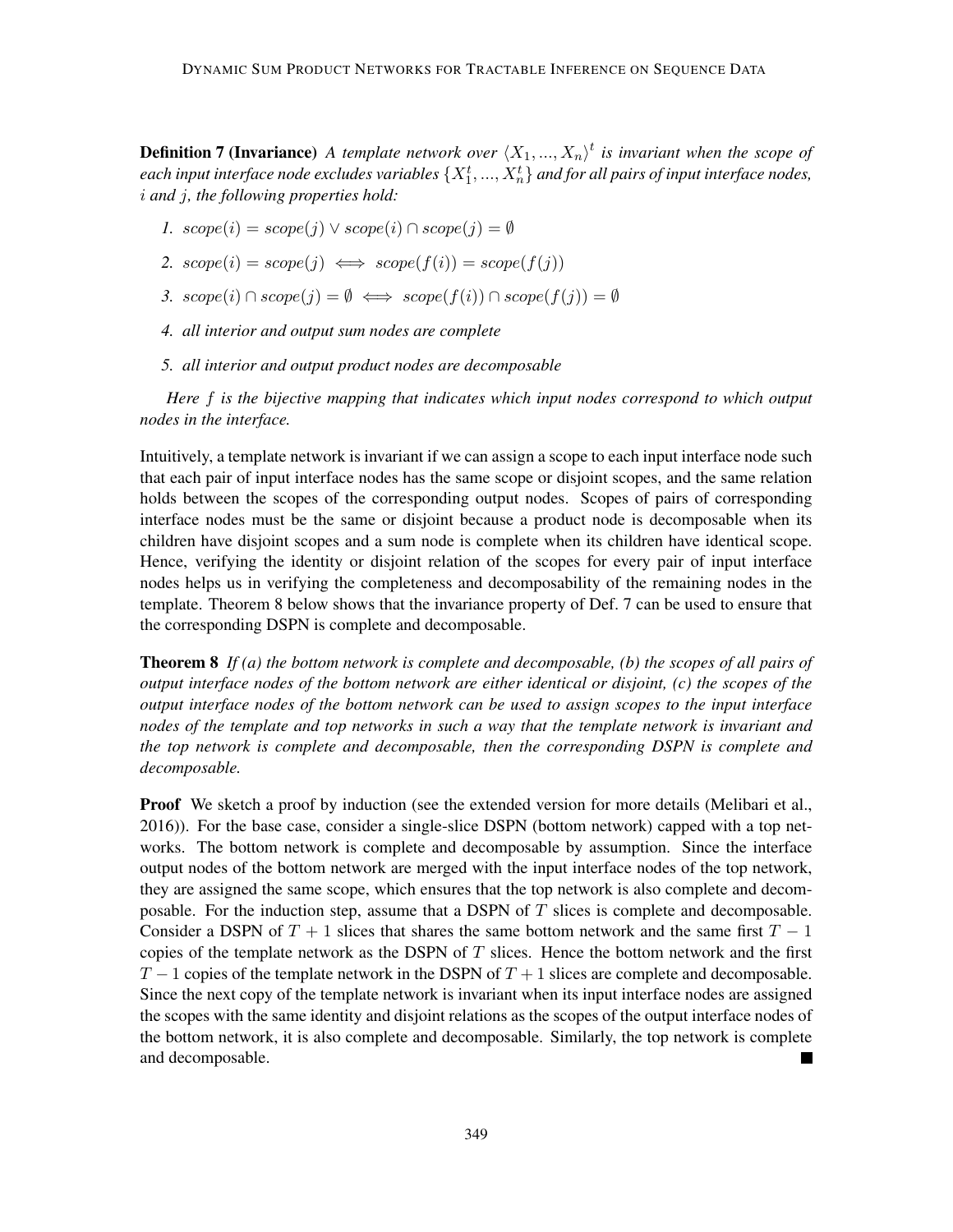### 4. Structure Learning of DSPN

As a DSPN is an SPN, we could ignore the repeated structure and learn an SPN for the number of variables corresponding to the longest sequence. Shorter sequences could be treated as sequences with missing data for the unobserved slices. Unfortunately, this is intractable for very long sequences because the inability to model the repeated structure implies that the SPN will be very large and the learning computationally intensive. This approach may be feasible for datasets that contain only short sequences, nevertheless the amount of data needed may be prohibitively large because in the absence of a repeating structure the number of parameters is much higher. Furthermore, the SPN could be asked to perform inference on a sequence that is longer than any of the training sequences, and it is likely to perform poorly.

Alternately, it is tempting to apply existing algorithms to learn the repeated structure of the DSPN. Unfortunately, this is not possible. As existing algorithms assume a fixed set of variables, one could break data sequences into fixed-length segments corresponding to each slice. An SPN can be learned from this dataset of segments. However, it is not clear how to use the resulting SPN to construct a template network because a regular SPN has a single root while the template network has multiple roots and an equal number of input leaves that are not indicator variables. One would have to treat each segment as independent data instances and could not answer queries about the probability of some variables in one slice given the values of other variables in other slices.

We present an *anytime search-and-score* framework to learn the structure of the template SPN in a DSPN. It starts with an arbitrary structure and then generates several neighbouring structures. It ranks the neighbouring structures according to a scoring function and selects the best neighbour. These steps are repeated until a stopping criterion is met. This framework can be instantiated in multiple ways based on the choice for the initial structure, the neighbour-generation process, the scoring function and the stopping criterion. We proceed with the description of a specific instantiation below, although other instantiations are possible.

Without loss of generality, we propose to use product nodes as the interface nodes for both the input and output of the template network.<sup>1</sup> We also propose to use a bottom network that is identical to the template network after removing the nodes that do not have any indicator variable as descendent. This way we can design a single algorithm to learn the structure of the template network since the bottom network will be automatically determined from the learned template. We also propose to fix the top network to a root sum node directly linked to all the input product nodes. For the template network, we initialize the SPN rooted at each output product node to a factored model of univariate distributions. Figure 2(a) shows an example of this initial structure with two interface nodes and three variables. Each output product node has four children where each child is a sum node corresponding to a univariate distribution. Three of those children are univariate distributions linked to the indicators of the three variables, while the fourth sum node is a distribution over the interface input nodes. On merging the interface nodes for repeated instantiations of the template, we obtain a hierarchical mixture model. We begin with a single interface node and iteratively increase their number until the score stops improving. Alg. 1 summarizes the steps to compute the initial structure.

<sup>1.</sup> WLOG assume that the DSPN alternates between layers of sum and product nodes. Since a DSPN consists of a repeated structure, there is flexibility in choosing the interfaces of the template. We chose the interfaces to be at layers of product nodes, but the interfaces could be shifted by one level to layers of sum nodes or even traverse several layers to obtain a mixture of product and sum nodes. These boundaries are all equivalent subject to suitable adjustments to the bottom and top networks.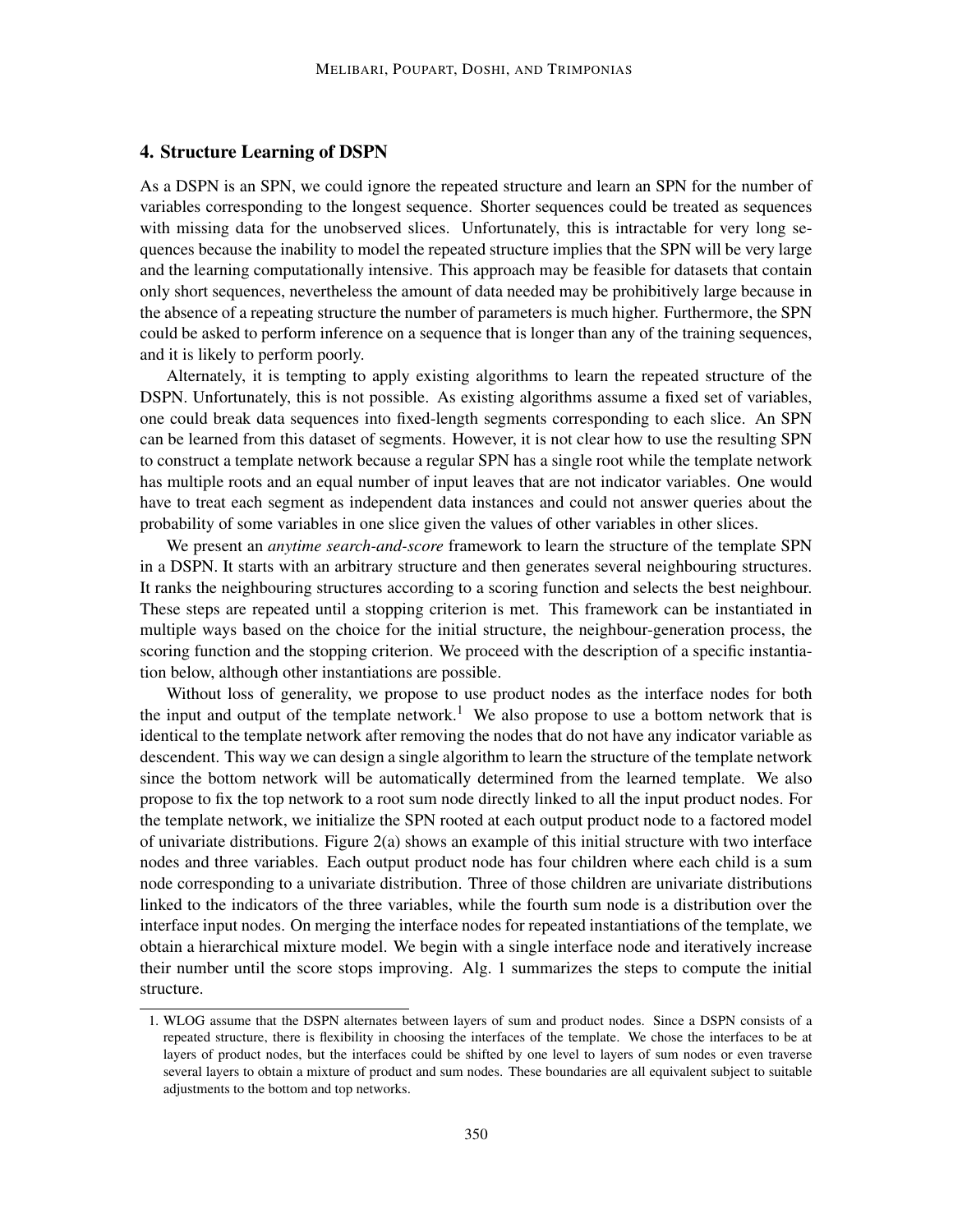| <b>Algorithm 1 Initial Structure</b> |  |  |  |
|--------------------------------------|--|--|--|
|--------------------------------------|--|--|--|

**Input:** trainSet, validationSet,  $\langle X_1, ..., X_n \rangle$  (variables for a slice) **Output:**  $tempNet$ : Initial Template Network Structure  $g \leftarrow \textit{factoredDistribution}(\langle X_1, ..., X_n \rangle)$  $newTempl \leftarrow train(g, trainSet)$ repeat templNet ← newTempl; newTempl ← train(templNet  $\cup$  {g}, trainSet) until  $likelihood(newTempl, validationSet) < likelihood(templNet, validationSet)$ 

A simple scoring function is to use the likelihood of the data since exact inference in DSPNs can be done quickly. If the goal is to produce a generative model of the data, then the likelihood of the data is a natural criterion. If the goal is to produce a discriminative model for classification, then the conditional likelihood of some class variables given the remaining variables is a suitable criterion. For a given structure, parameters can be estimated using various parameter learning algorithms including gradient ascent (Poon and Domingos, 2011) and expectation maximization (Poon and Domingos, 2011; Peharz, 2015).

Our neighbour generation process (Alg. 2) begins by sampling a product node uniformly and replacing the sub-SPN rooted at that product node by a new sub-SPN. Note that to satisfy the decomposability property, a product node must partition its scope into disjoint scopes for each of its children. Also note that different partitions of the scope can be seen as different conditional independencies between the variables (Gens and Domingos, 2013). Hence, the search space of a product node generally corresponds to the set of all partitions of its scope. We use the 'restricted growth string (RGS)' encoding of partitions to define a lexicographical order of the set of all possible partitions (Knuth, 2006). We can select the next partition according to the lexicographic ordering or by sampling from a distribution over all possible partitions. The distribution can be uniform in the absence of prior knowledge or an informed one otherwise.

Since the search space is exponential in the number of variables in the scope of the product node, we greedily split the scope into mutually independent subsets according to pairwise independence tests applied recursively similar to (Gens and Domingos, 2013). In case no independent subsets are found, we sample a partition at random when the number of variables is greater than some threshold and select the next partition according to the lexicographic ordering otherwise. Alg. 3 describes the process of finding the next partition based on which we construct a product of naive Bayes models (Fig. 1(d)) where each naive Bayes model has two children that encode factored distributions. This may increase or decrease the size of the template network depending on whether the new product of naive Bayes models replaces a bigger or smaller sub-SPN at the sampled product node.

Since constructing the new template, learning its parameters, and computing its score can be done in a time that is linear in the size of the template network and the dataset, each iteration of the anytime search-and-score algorithm scales linearly with the size of the template network and the amount of data.

#### Theorem 9 *The network templates produced by Alg. 1 and 2 are invariant.*

Proof Let the scope of all input interface nodes be identical. The initial structure of the template network is a collection of factored distributions over all the variables. Hence the output interface nodes all have the same scope (which includes all the variables). Hence, Alg. 1 produces an initial template network that is invariant. Alg. 2 replaces the sub-SPN of a product node by a new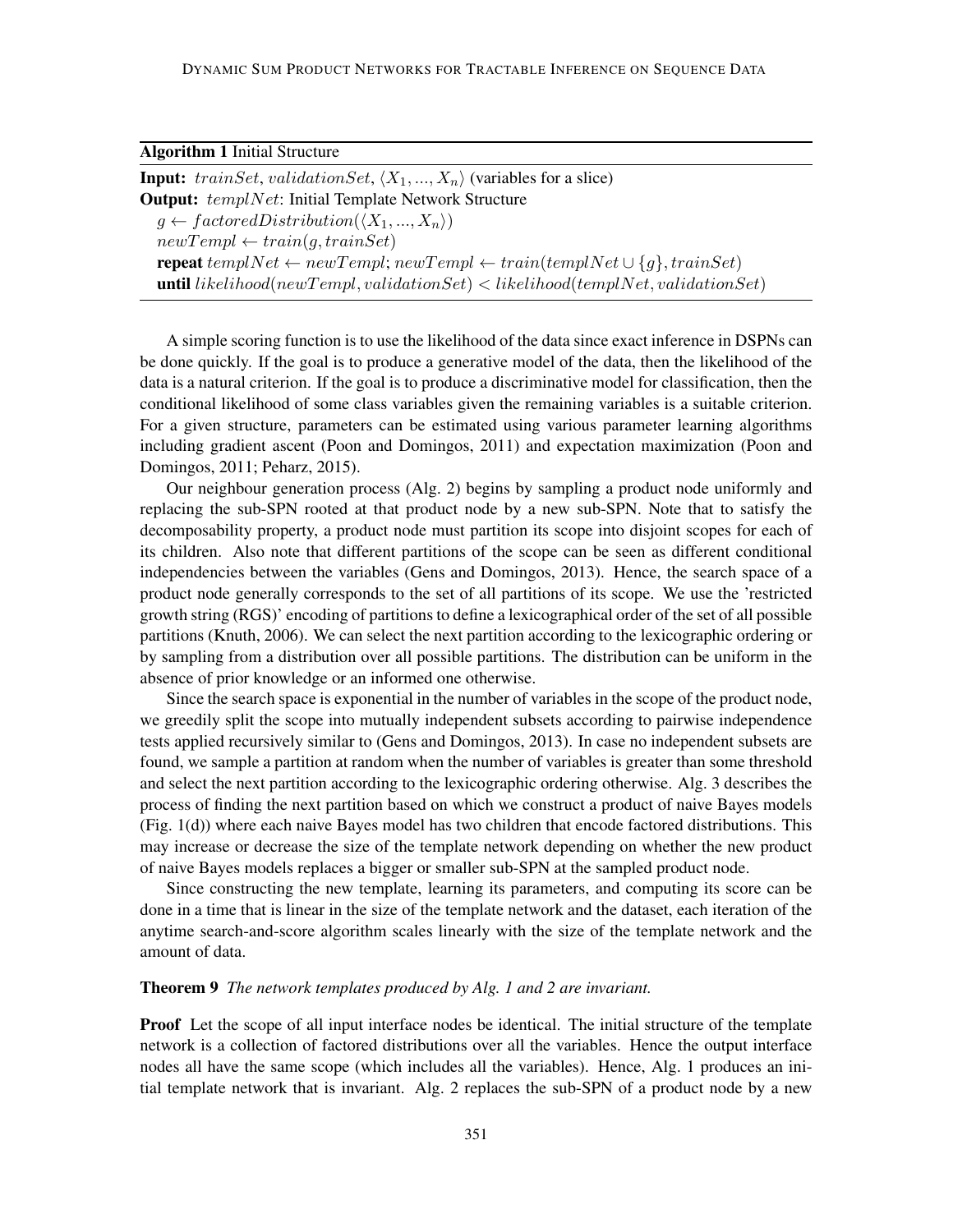Algorithm 2 Generate neighbour (improved template network)

Input: trainSet, validationSet, templNet

Output: templNet

repeat

```
n \leftarrow sample product node uniformly from tempNetnewPartition \leftarrow GetPartition(n)n' \leftarrow construct product of naiveBayes models based on newPartitionnewTempl \leftarrow replace n by n' in templNetuntil likelihood(newTempl, validationSet) < likelihood(templNet, validationSet)
```
Algorithm 3 GetPartition

| <b>Input:</b> product node $n$                                                              |  |
|---------------------------------------------------------------------------------------------|--|
| <b>Output:</b> nextPartition                                                                |  |
| <b>if</b> $ {\rm scope}(n)  >$ threshold <b>then</b>                                        |  |
| $\{s_1, , s_k\}$ $\leftarrow$ partition $scope(n)$ into indep. subsets                      |  |
| <b>if</b> $k > 1$ then return $\bigcup_{i=1}^{k} GetPartition(s_i)$                         |  |
| <b>else return</b> random partition of $scope(n)$                                           |  |
| <b>else return</b> next lexicographic partition of $scope(n)$ according to the RGS encoding |  |

sub-SPN, which does not change the scope of the product node. This follows from the fact that the new partition used to construct the new sub-SPN has the same variables as the original partition. Since the scope of the product node under which we change the sub-SPN does not change, all nodes above that product node, including the output interface nodes, preserve their scope. Hence Alg. 2 produces neighbour template networks that are invariant. a s

### 5. Experiments

We evaluate the performance of our anytime search-and-score method for DSPNs on several synthetic and real-world *sequence* datasets. In addition, we measure how well the DSPNs model the data by comparing the negative log-likelihoods with those of static SPNs learned using Learn-SPN (Gens and Domingos, 2013), and with other dynamic models such as Hidden Markov Models (HMM), DBNs and recurrent neural networks (RNNs). The threshold in Alg. 3 was set to 6 in all experiments.

The synthetic datasets include three dynamic processes with different structures: sequences of observations sampled from  $(i)$  an HMM with one hidden variable,  $(ii)$  the well-known Water DBN (Jensen et al., 1989) and *(iii)* the Bayesian automated taxi (BAT) DBN (Forbes et al., 1995). We also evaluate DSPNs with 5 real-world sequence datasets from the UCI repository (Lichman, 2013). They include applications such as online handwriting recognition (Alimoglu and Alpaydin, 1996) and speech recognition (Hammami and Sellam, 2009; Kudo et al., 1999).

We first compare DSPNs to the true model on the synthetic datasets. As LearnSPN cannot be used with data of variable length, we include it in the synthetic datasets experiment only, where we sample sequences of fixed length. Table 1 shows the negative log-likelihoods based on 10-fold cross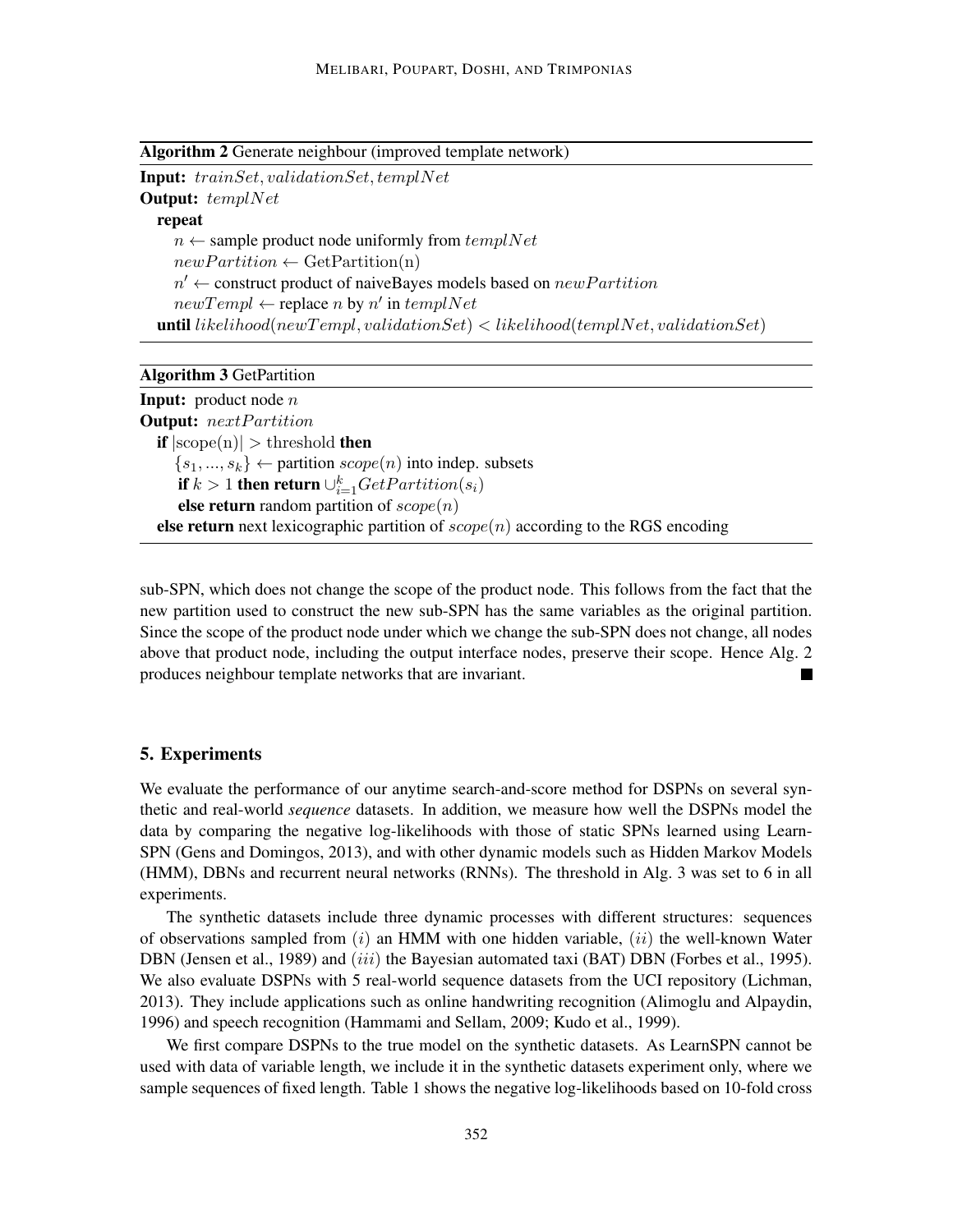| Dataset                  | <b>HMM-Samples</b> | Water           | <b>BAT</b>      |
|--------------------------|--------------------|-----------------|-----------------|
| $(\#i, length, \#oVars)$ | (100, 100, 1)      | (100, 100, 4)   | (100, 100, 10)  |
| True model               | $62.2 \pm 0.8$     | $249.6 \pm 1.0$ | $628.2 \pm 2.0$ |
| LearnSPN                 | $65.4 \pm 0.7$     | $270.4 \pm 0.9$ | $684.4 \pm 1.3$ |
| <b>DSPN</b>              | $62.5 \pm 0.7$     | $252.4 \pm 0.9$ | 641.6 $\pm$ 1.1 |

Table 1: Mean negative log-likelihood and standard error based on 10-fold cross validation for the synthetic datasets. (#i,length,#oVars) indicates the number of data instances, length of each sequence and number of observed variables. Lower likelihoods are better.

| Dataset              | ozLevel        | PenDigits      |                                         |                | ArabicDigits   Japan Vowels   ViconPhysic |
|----------------------|----------------|----------------|-----------------------------------------|----------------|-------------------------------------------|
| (Hi, length, #oVars) |                |                | $(2533,24,2)$ (10992,16,7) (8800,40,13) | (640, 16, 12)  | (200, 3026, 27)                           |
| HMM                  | $56.7 \pm 1.1$ | $74.2 \pm 0.1$ | $327.5 \pm 0.4$                         | $94.3 \pm 0.3$ | $40862 \pm 369$                           |
| <b>HMM-SPN</b>       | $49.8 \pm 0.9$ | $67.7 \pm 0.6$ | $305.8 \pm 1.8$                         | $89.8 \pm 1.2$ | $38410 \pm 440$                           |
| <b>RNN</b>           | 16.2 $\pm$ 0.7 | $68.7 \pm 1.3$ | $303.6 \pm 6.4$                         | $78.8 \pm 2.3$ | $57217 \pm 873$                           |
| Search-Score DBN     | $40.2 \pm 4.7$ | $67.3 \pm 2.3$ | $263.7 \pm 4.6$                         | $75.6 \pm 2.5$ |                                           |
| <b>Reveal DBN</b>    | $52.4 \pm 2.5$ | $74.4 \pm 0.2$ | $260.2 \pm 1.0$                         | $71.3 \pm 1.2$ |                                           |
| <b>DSPN</b>          | $33.0 \pm 1.0$ | $63.5 \pm 0.3$ | $257.9 \pm 0.5$                         | 68.8 $\pm$ 0.3 | $36385 \pm 682$                           |

Table 2: Mean negative log-likelihood and standard error based on 10-fold cross validation for the real world datasets. (#i,length,#oVars) indicates the number of data instances, average length of the sequences and number of observed variables.

validation for the synthetic datasets. In all three synthetic datasets, DSPN learned generative models that exhibited likelihoods that are close to that of the true models. It also outperforms LearnSPN in all three cases.

Next, we compare DSPNs to classic HMMs with parameters learned by Baum-Welch (Baum et al., 1970), HMM-SPNs where each observation distribution is an SPN (Peharz et al., 2014), fully observable DBNs whose structure is learned by the Reveal algorithm (Liang et al., 1998) from the BayesNet Toolbox (Murphy, 2001), partially observable DBNs, whose structure and hidden variables are learned by search and score (Friedman et al., 1998), and RNNs with one input node, one hidden layer consisting of long short term memory (LSTM) units (Hochreiter and Schmidhuber, 1997) and one output sigmoid unit with a cross-entropy loss function. We select LSTM units due to their popularity and success in sequence learning (Sutskever et al., 2014). The input node corresponds to the value of the current observation and the output node to the predicted value of the next observation in the sequence. We train the network by backpropagation through time (bptt) truncated to 20 time steps (Williams and Peng, 1990) with a learning rate of 0.01. Our implementation is based on the Theano library (Theano Development Team, 2016) in Python.

Table 2 shows the results for the real datasets. DSPNs outperform the other approaches except for one dataset where the RNN achieved better results. DSPNs are more expressive than classic HMMs and HMM-SPNs since our search and score algorithm has the flexibility of learning a suitable structure with multiple interface nodes for the transition dynamics where as the structure of the transition dynamics is fixed with a single hidden variable in classic HMMs and HMM-SPNs. DSPNs are also more expressive than the fully observable DBNs found by Reveal since the sum nodes in the template networks implicitly denote hidden variables. DSPNs are as expressive as the partially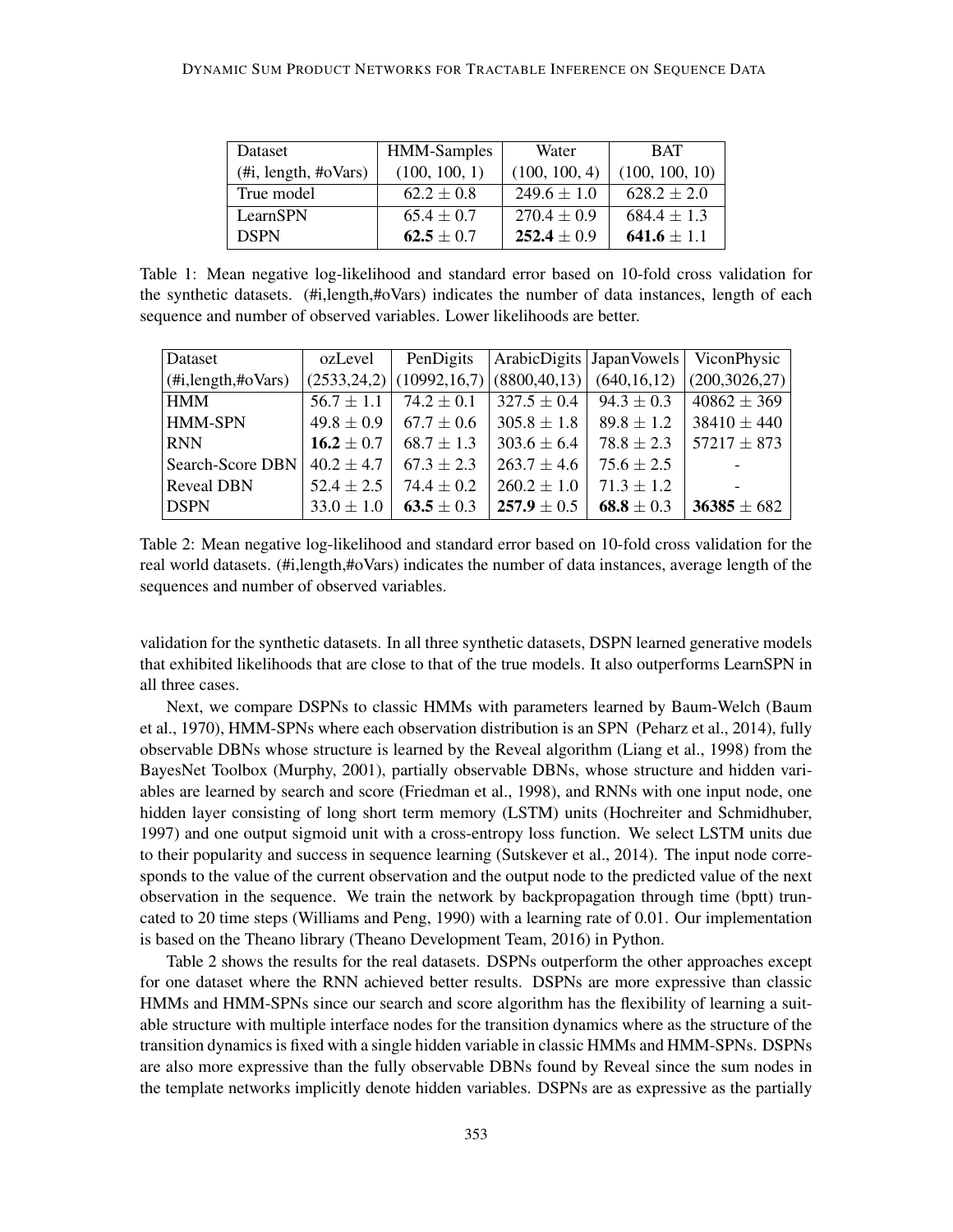observable DBNs found by search and score, but better results are achieved by DSPNs because their linear inference complexity allows us to explore a larger space of structures more quickly. DSPNs are less expressive than RNNs since DSPNs are restricted to sum and product nodes while RNNs use sum, product, max and sigmoid operators. Nevertheless, RNNs are notoriously difficult to train due to the non-convexity of their loss function and vanishing/exploding gradient issues that arise in backpropagation through time. This explains why RNNs did not outperform DSPNs on 4 of the 5 datasets.

Table 3 shows the time to learn and do inference with the DBN, RNN and DSPN models (the HMM models are omitted since they do not learn any structure for the transition dynamics and therefore are not as expressive). All models were trained till convergence or up to two days. We report the total time for learning with Reveal and the time per iteration for learning with the other algorithms since they are anytime algorithms. Learning DSPNs is generally faster than training RNNs and search-and-score DBNs. The time to do inference for all the sequences in each dataset when one variable is observed and the other variables are hidden is reported in the right hand side of the table. DSPNs and RNNs are fast since they allow exact inference in linear time with respect to the size of their network, while the DBNs obtained by Reveal and search-and-score are slow because inference may be exponential in the number of hidden variables if they all become correlated.

# 6. Conclusion

Existing methods for learning SPNs become inadequate when the task involves modeling sequence data such as time series data points. The specific challenge is that sequence data could be composed of instances of different lengths. Motivated by dynamic Bayesian networks, we presented a new model called dynamic SPN, which utilized a template network as a building block. We also defined a notion of invariance and showed that invariant template networks can be composed safely to ensure that the resulting DSPN is valid. We provided an anytime algorithm based on the framework of search-and-score for learning the structure of the template network from data. As our experiments demonstrated, a DSPN fits sequential data better than static SPNs (produced by LearnSPN). We also showed that the DSPNs found by our search-and-score algorithm achieve higher likelihood than competing HMMs, DBNs and RNNs on several temporal datasets. While approximate inference is typically used in DBNs to avoid an exponential blow up, inference can be done exactly in linear time with DSPNs.

|                | Learning Time (Seconds) |               |                          |             | Inference Time (Seconds) |            |                          |             |
|----------------|-------------------------|---------------|--------------------------|-------------|--------------------------|------------|--------------------------|-------------|
| Dataset        | Reveal                  | Per Iteration |                          |             | Reveal                   | <b>RNN</b> | <b>SS DBN</b>            | <b>DSPN</b> |
|                |                         | <b>RNN</b>    | <b>SS DBN</b>            | <b>DSPN</b> |                          |            |                          |             |
| ozLevel        | 952                     | 56            | 108                      | 54          | 6.3                      | 0.1        | 15.6                     | 0.1         |
| PenDigits      | 3,977                   | 558           | 1,463                    | 475         | 15.0                     | 0.2        | 30.7                     | 0.1         |
| ArabicDigits   | 16,549                  | 2572          | 14,911                   | 2,909       | 53.6                     | 2.5        | 465.8                    | 2.9         |
| Japanese Vowls | 516                     | 55            | 363                      | 51          | 15.2                     | 0.2        | 69.2                     | 0.5         |
| ViconPhysical  | -                       | 4705          | $\overline{\phantom{0}}$ | 6734        | $\overline{\phantom{a}}$ | 2274       | $\overline{\phantom{0}}$ | 1825        |

Table 3: Comparisons of the learning and inference times of the networks learned by Reveal, RNN, Search-Score DBN (SS DBN) and DSPN.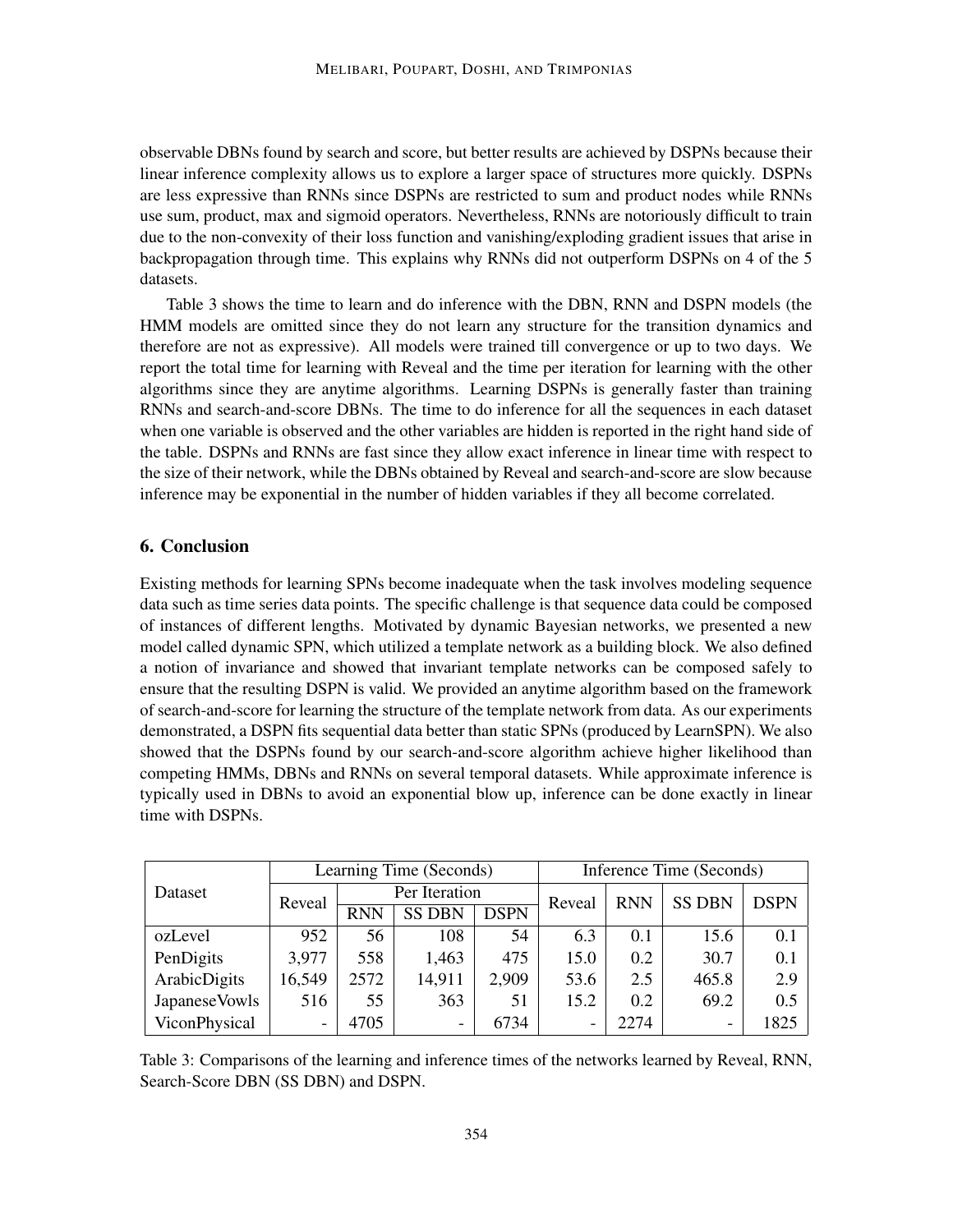# Acknowledgments

This research was funded by a grant from Huawei Noah's Ark Lab in Hong Kong.

### References

- F. Alimoglu and E. Alpaydin. Methods of combining multiple classifiers based on different representations for pen-based handwritten digit recognition. In *Turkish Artificial Intelligence and Artificial Neural Networks Symposium*, 1996.
- L. Baum, T. Petrie, G. Soules, and N. Weiss. A maximization technique occurring in the statistical analysis of probabilistic functions of Markov chains. *Annals of mathematical statistics*, pages 164–171, 1970.
- X. Boyen and D. Koller. Tractable inference for complex stochastic processes. In *UAI*, pages 33–42, 1998.
- B. Brandherm and A. Jameson. An extension of the differential approach for Bayesian network inference to dynamic Bayesian networks. *International Journal of Intelligent Systems*, 19(8): 727–748, 2004.
- A. Darwiche. A differential approach to inference in Bayesian networks. *JACM*, 50(3):280–305, 2003.
- T. Dean and K. Kanazawa. A model for reasoning about persistence and causation. *Computational intelligence*, 5(2):142–150, 1989.
- A. Dennis and D. Ventura. Learning the architecture of sum-product networks using clustering on variables. In *NIPS*, 2012.
- J. Forbes, T. Huang, K. Kanazawa, and S. Russell. The batmobile: Towards a Bayesian automated taxi. In *IJCAI*, pages 1878–1885, 1995.
- N. Friedman, K. Murphy, and S. Russell. Learning the structure of dynamic probabilistic networks. In *UAI*, pages 139–147, 1998.
- R. Gens and P. Domingos. Learning the structure of sum-product networks. In *ICML*, pages 873– 880, 2013.
- N. Hammami and M. Sellam. Tree distribution classifier for automatic spoken arabic digit recognition. In *Internet Technology and Secured Transactions*, pages 1–4, 2009.
- S. Hochreiter and J. Schmidhuber. Long short-term memory. *Neural Comp*, 9(8):1735–1780, 1997.
- F. Jensen, U. Kjærulff, K. Olesen, and J. Pedersen. Et forprojekt til et ekspertsystem for drift af spildevandsrensning (an expert system for control of waste water treatment). Technical report, 1989.
- D. Knuth. *The Art of Computer Programming, Volume 4, Fascicle 4: Generating All Trees–History of Combinatorial Generation (Art of Computer Programming)*. 2006.